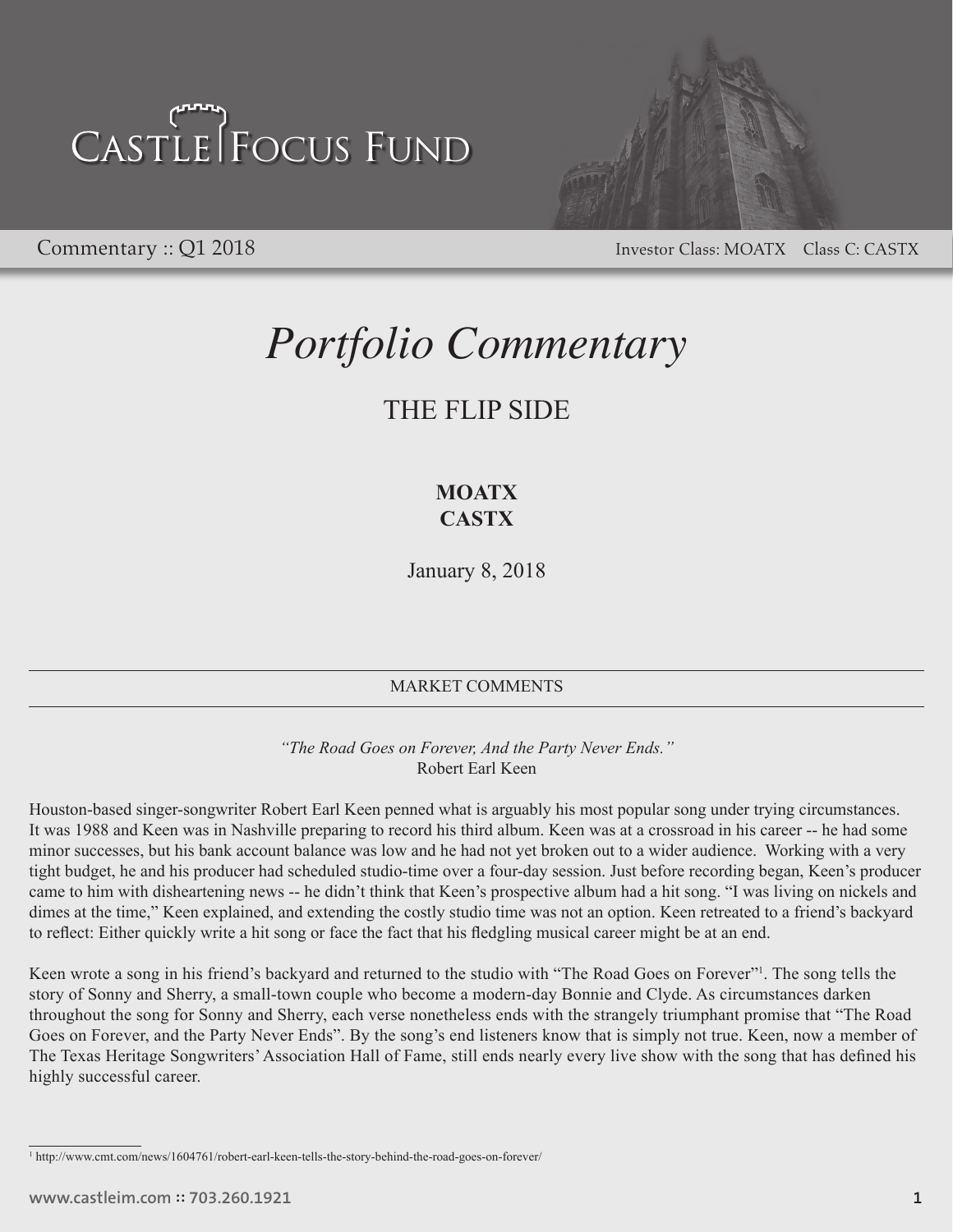

Commentary :: Q1 2018 Investor Class: MOATX Class C: CASTX

The S&P 500 closed 2017 with its 14th consecutive positive month. *This is the longest monthly winning streak for the S&P 500 in the last 40 years.* We wonder if some market participants, much like Sonny and Sherry, believe that the road goes on forever.



#### **STREAKS ARE CURIOSITIES**

As bottom-up value investors, the idea of focusing our time on short-term anomalies like monthly winning-streaks is foreign to us. Our investment process looks out further and uses independent research to assess companies based on their management skills, their business risk and their future cash flows. Nonetheless, the current streak has drawn our attention much like last year's total eclipse.

#### **WINNING STREAKS**

Again, this current winning streak of 14 months is the longest in the last 40 years. The previous longest winning streak within the last 40 years was ten months from December 1994 through September 1995. That ten month streak ended in October 1995 when the S&P 500 lost 0.36%. Interestingly, the S&P 500 then rattled off a new streak of eight months immediately thereafter. In short, the S&P nearly had a 19-month streak of positive returns from December 1994 through June 1996 if not for October 1995's losing month. Instead the market advanced an incredible 18 of 19 months.

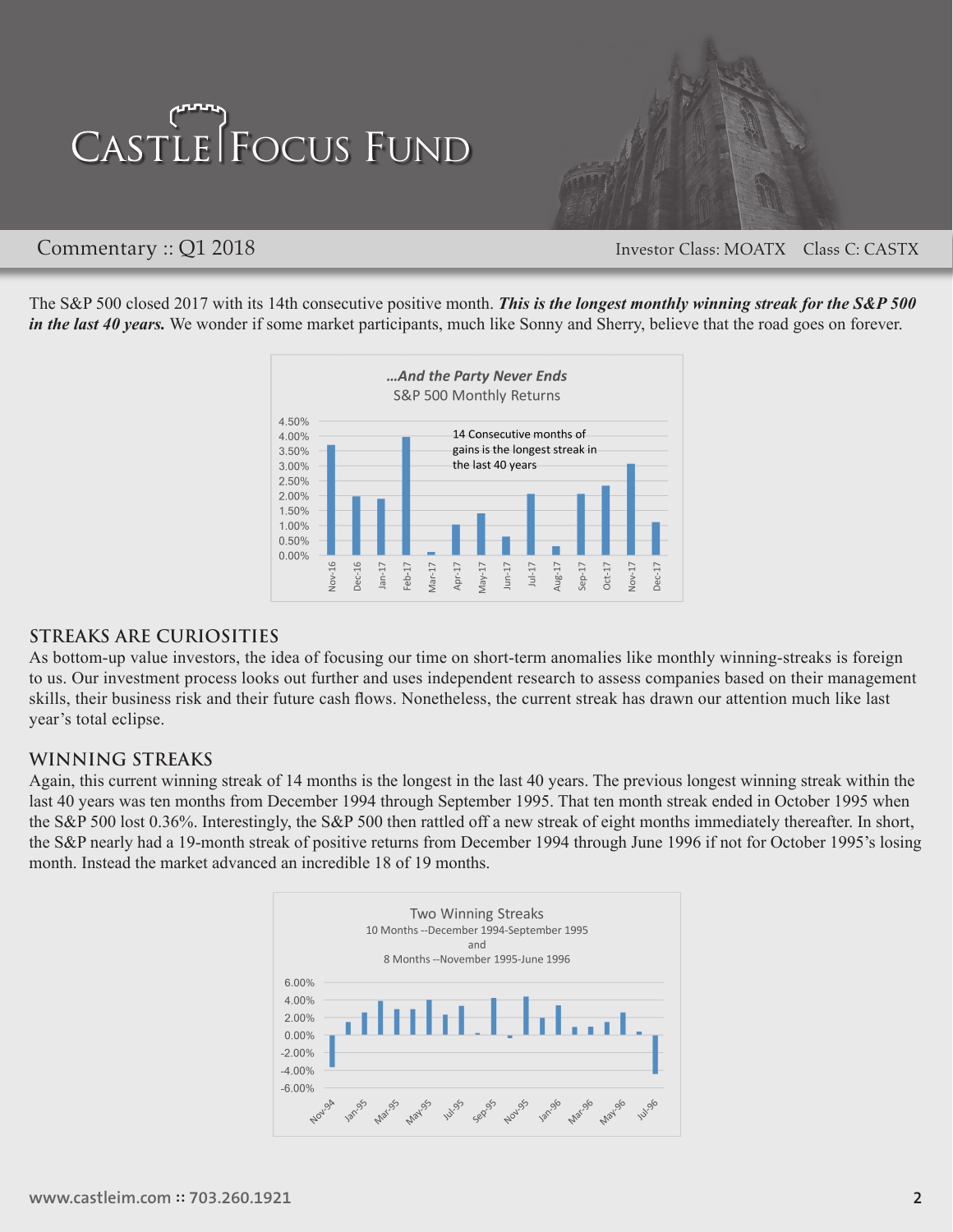

Commentary :: Q1 2018 Investor Class: MOATX Class C: CASTX

#### **'94-'95 Streak says** *"I was up for 18 of 19 months! No streak will ever match that!*

#### **Today's Streak replies** *"Hold my Beer."*

Of course the current market is not to be shown up by the second place streak's 18 of 19 pace. This market's ongoing streak of 14 months would in fact be a 22-month streak if not for October 2016. As of the end of 2017, the S&P 500 has advanced in 21 of the last 22 months.



The market's current streak of fourteen consecutive months of gains is truly in a class by itself. While market winning streaks can be great for account values, we believe it is necessary to be prepared for the streak to eventually end. Winning streaks tend to make many investors forget that markets can move in the other direction.

#### **THE FLIP SIDE**

Sports fans and athletes know that the opposite of a winning streak is a slump. The end of a winning streak does not necessarily mean that a slump is set to begin. The Oakland A's famously won 20 consecutive games in 2002. Once the streak was broken, however, the A's continued their success and went on to win 15 of their next 22 games. Athletes fear slumps, and refuse to utter the word, because slumps appear unexpectedly and can drag on for extended periods of time. Slumps take on a life of their own and are persistent and sticky.

Athletes who have overcome slumps often say that the way out is to stick to your fundamentals: Don't make radical changes to your stance, your grip, your swing, your mental approach to the game. Those fundamentals served you well through a variety of environments and will help you break the slump.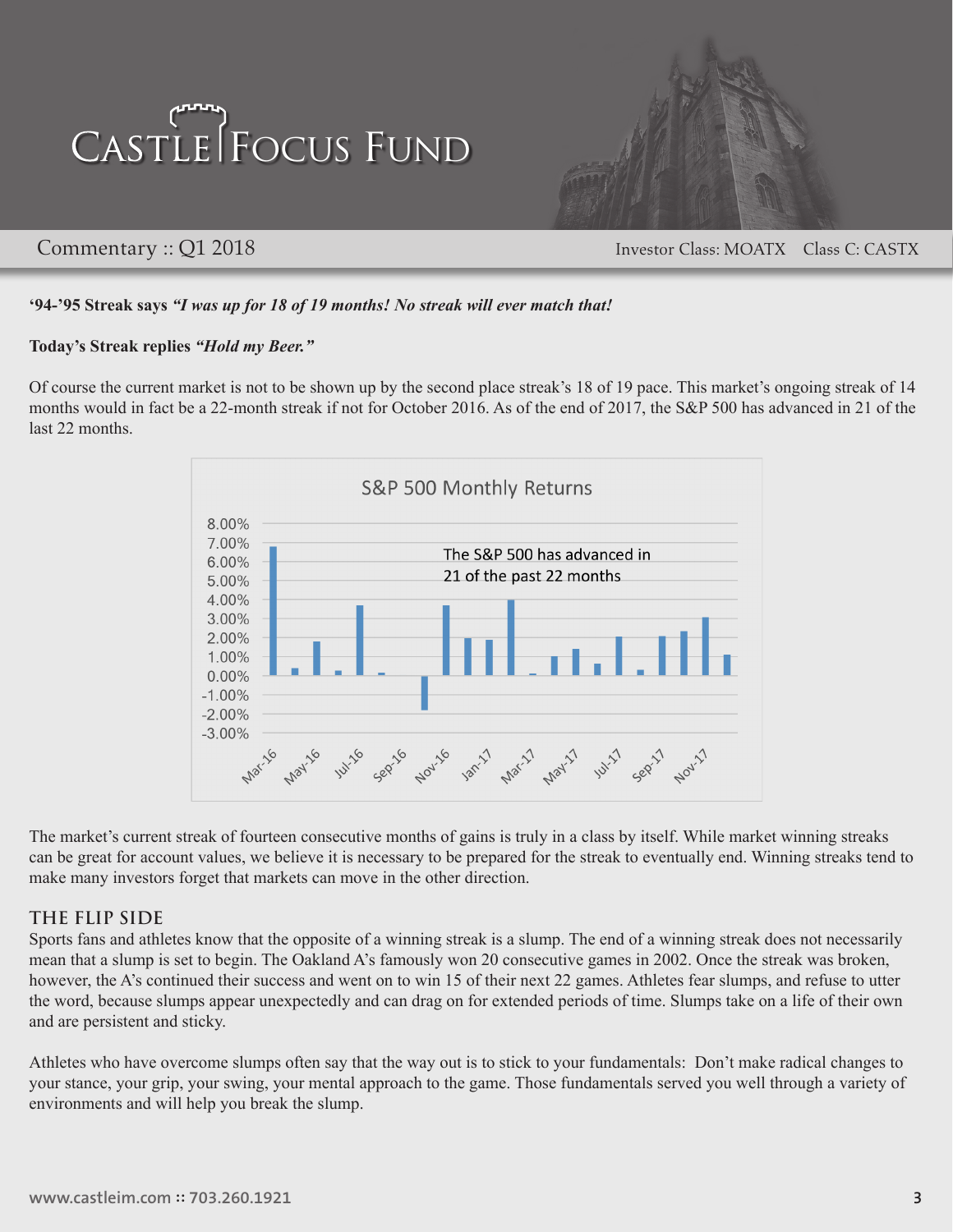

Commentary :: Q1 2018 Investor Class: MOATX Class C: CASTX

Investing is similar. Markets can suddenly shift at the most unexpected times from winning streaks to slumps. Sectors, asset classes and stocks that were hot can quickly fall out of favor. Investment managers can find themselves 'chasing performance' if they regularly change their process to include the stocks du jour. Chasing performance may feel great in the short-term, but we believe it is simply a losing formula over the long-term.

**OUR INVESTMENT FUNDAMENTALS -- PRICE DISCIPLINE, PATIENCE, AND MANAGING RISK** Our investment fundamentals — like an athlete's grip, stance and swing — remain the same regardless of the market environment. Our process is rooted in price discipline, patience, and managing risk. We believe that the price one pays for any investment is ultimately a key determinant of total return. We therefore allocate capital when we can buy at a discount to our estimate of fair value. To do so requires patience as investment opportunities that meet our criteria are often sparse. We strive to be patient because we view risk as the permanent loss of capital, not just a statistical measurements like beta and standard deviation. By staying true to our absolute return mindset, we believe that we provide Fund shareholders with a conservative, less dramatic approach to the equity markets.

It's been said that fools and madmen call markets tops and bottoms. We are not market technicians and we don't attempt to make broad market calls or forecast market movements. Nobody knows when this bull market or the S&P 500's monthly winning streak will end. However, common-sense tells us that all parties must eventually end. We are fundamental value investors and we will continue to be disciplined, patient and thoughtful as we allocate shareholder capital. While other investors may fear a correction, we look forward to a market environment where we can be opportunistic buyers when markets are crowded with sellers. In the meantime, it appears that many other investors believe that the road goes on forever.

#### **PORTFOLIO OVERVIEW**

|                        | <b>Total Return</b> | <b>Average Annual Return</b> |                |                |                                    |
|------------------------|---------------------|------------------------------|----------------|----------------|------------------------------------|
|                        | <b>Year-to-Date</b> | 1 Year                       | <b>3 Years</b> | <b>5 Years</b> | <b>Since Inception</b><br>(7/1/10) |
| Investor Class (MOATX) | 12.70%              | 12.70%                       | $6.72\%$       | $8.67\%$       | $8.57\%$                           |
| $S\&P500$              | 21.83%              | 21.83%                       | $11.41\%$      | $15.79\%$      | 15.97%                             |

**Performance quoted represents past performance. Past performance is no guarantee of future results. Investment return and the principal value of an investment will fluctuate. Shares may be worth more or less than original cost when redeemed. Current performance may be lower or higher than performance shown. You may obtain performance data current to the most recent monthend by calling 703-260-1921.** 

#### **BUYS AND SELLS**

During the last quarter of 2017 we added Liberty Global (LBTYK, 2.27% of Fund assets as of 12/31/17), TJX Companies (2.19% of Fund Assets) and Axalta Coating Systems (1.05% of Fund Assets) to the Fund. We sold our position in Becton, Dickinson and Co. which was an original holding of the Fund. We also sold the Fund's positions in Diageo and Praxair.

#### **CASH**

The Fund's cash position (cash and cash equivalents) on December 31, 2017 was 33.96%, slightly lower than where we ended the prior quarter.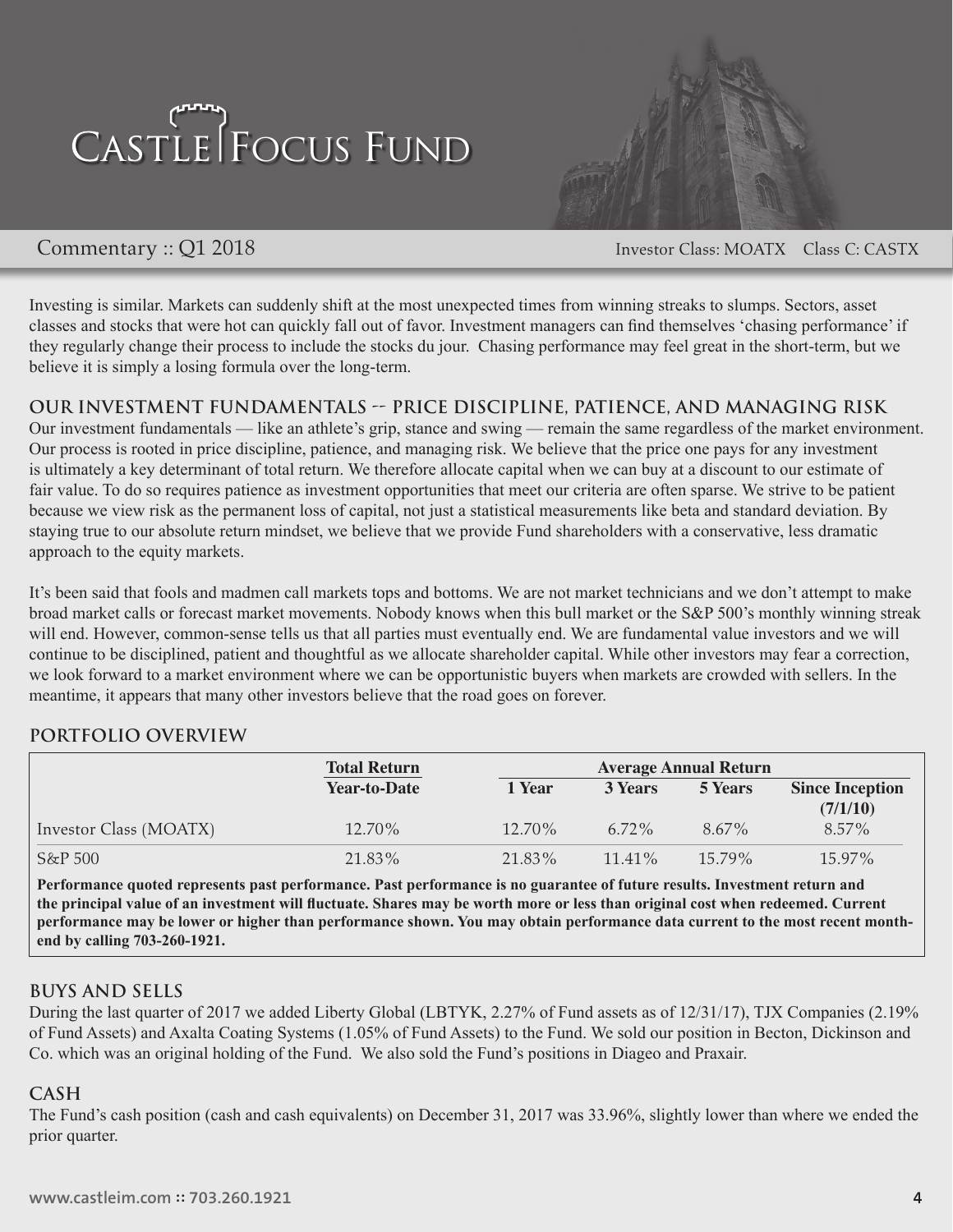

Commentary :: Q1 2018 Investor Class: MOATX Class C: CASTX

#### **RISK AND VOLATILITY**

For the five years ending December 31, 2017, the Fund's beta was 0.52, roughly half that of the S&P 500. For the same period, our standard deviation was 6.11% versus a S&P 500 standard deviation of 9.49%. Up Capture versus the S&P 500 for the five year period was 55.61% and down capture was 54.45%.

Regards,

-all Ah

Caeli Andrews Andrew Welle Managing Director Managing Director

Jella

Castle Investment Management Castle Investment Management